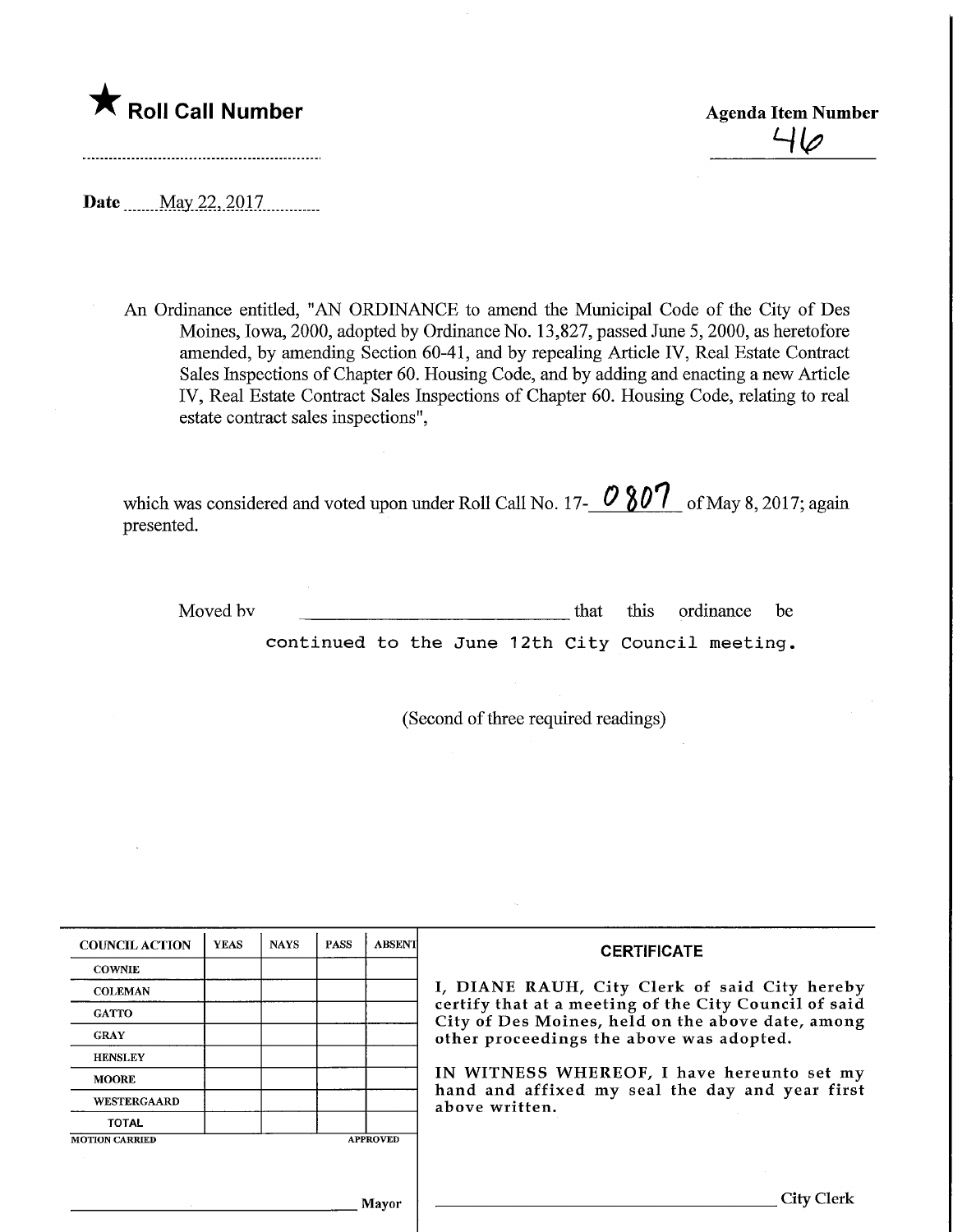# ORDINANCE NO.

AN ORDINANCE to amend the Municipal Code of the City of Des Moines, Iowa, 2000, adopted by Ordinance No. 13,827, passed June 5, 2000, as heretofore amended, by amending Section 60-41, and by repealing Article FV, Real Estate Contract Sales Inspections of Chapter 60. Housing Code, and by adding and enacting a new Article IV, Real Estate Contract Sales Inspections of Chapter 60. Housing Code, relating to real estate contract sales inspections.

Be It Ordained by the City Council of the City of Des Moines, Iowa:

Section 1. That the Municipal Code of the City of Des Moines, Iowa, 2000, adopted by

Ordinance No. 13,827, passed June 5, 2000, as heretofore amended, is hereby amended by

amending Section 60-41, and by repealing Article IV, Real Estate Contract Sales Inspections of

Chapter 60. Housing Code, and by adding and enacting a new Article IV, Real Estate Contract

Sales Inspections of Chapter 60. Housing Code, relating to real estate contract sales inspections,

as follows:

#### Sec. 60-41. Powers and duties.

The Housing Appeals Board shall:

- (1) Hold monthly hearings of appeals filed with the Administrator under-this Article  $II$ and Article IV and concerning properties referred to the board by the Administrator.
- (2) Decide whether to grant variances and modifications.
- (3) Rule on requests for additional time, provided that the granting of such additional time does not endanger the life, health, or safety of the occupants or the integrity of the structure.
- (4) Impose fines for any violation of this Article II and Article IV in the amount set forth in the schedule of administrative penalties adopted by the City Council by resolution. The Board shaU have the authority to impose the maximum fine, a lesser fine, or to waive the fine upon good cause shown.
- (5) Direct that legal action be brought to enforce-this Article II and Article IV when such action is deemed necessary.
- (6) Hear appeals of the amount of a penalty fine or assessment of a penalty fine.
- $(7)$  Find that an owner(s) or authorized management agent is a habitual violator. A habitual violator is:
	- a. An owner(s) or aufhorized management agent who fails to correct a violation within the time period given by the notice and who has been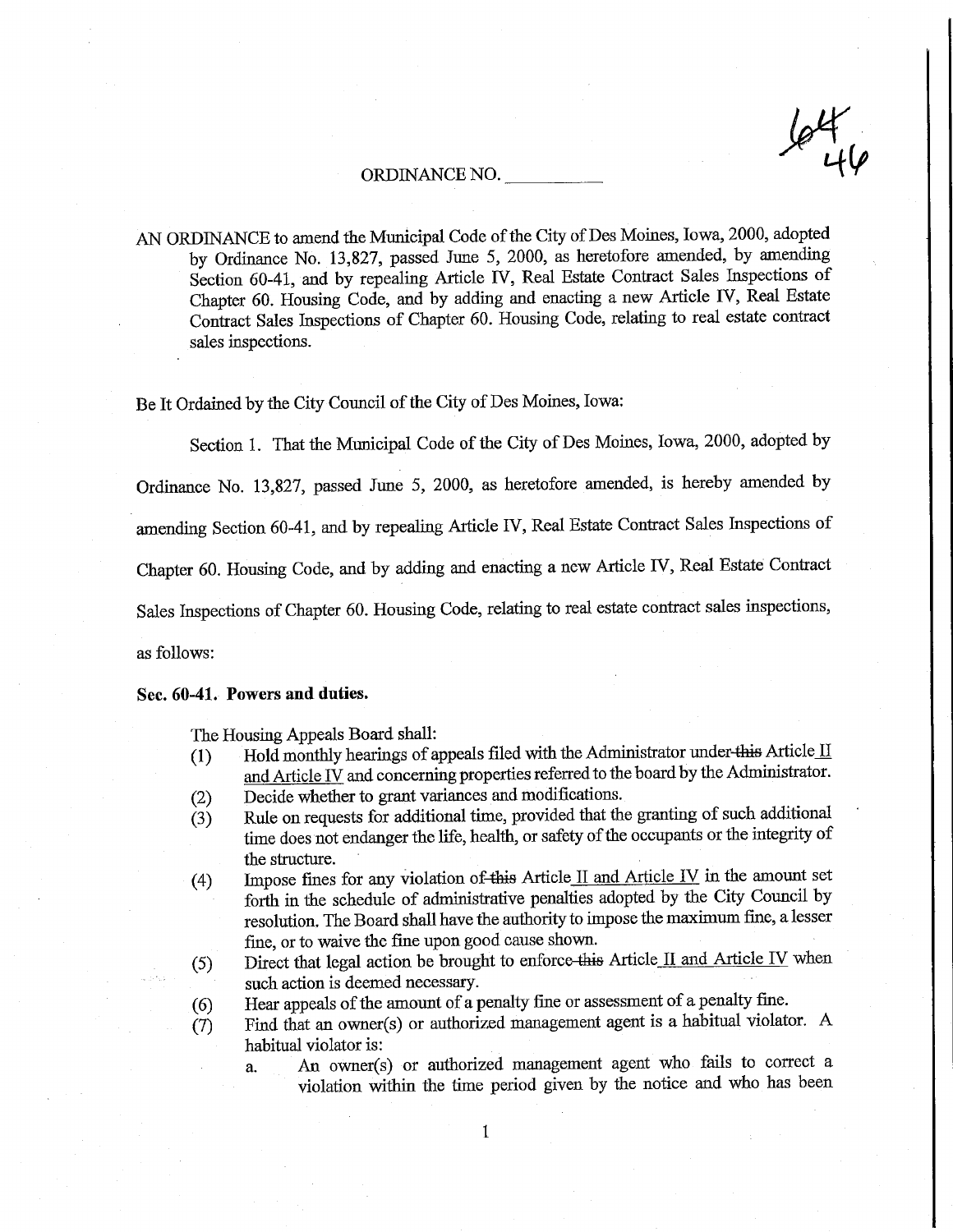required to appear before the Housing Appeals Board for such failure three times or more on three separate occasions during a 12-month period shall be deemed a habitual violator if found by the board to have failed to correct the violations without good cause. Upon finding that the owner(s) is a habitual violator, an authorized management agent may also be deemed a habitual.

 $\mathscr{P}$ 

- b. The Housing Appeals Board is authorized to order the unified inspection of all properties owned or managed by a habitual violator. The fee for this unified inspection will be charged at regular inspection rates as set forth in the schedule of fees adopted by the City council by resolution. The the schedule of fees adopted by the City council by resolution. owner(s) or authorized management agent will be placed on an accelerated inspection schedule by the Board, a category III certificate will be issued for each property. The fees as set forth in the schedule of fees adopted by the City Council by resolution shall be charged for such inspections.
- (8) Make specific recommendations to the City Council regarding matters pertaining to Article II and Article IV. this article.

#### ARTICLE IV

# REAL ESTATE CONTRACT SALES mSPECTIONS

See. 60 220 General.

This Article provides regulations relating to sales of real property for the purpose of protecting the contract buyer(s) and to ensure the buyer(s) is aware of any defects in real estate which the buyer $(s)$  is purchasing.

(COO, § 60 220; 0.15,562)

See. 60 221. Definitions.

For tho purpose of this Article, the following definitions shall apply:

Contract shall mean a real estate installment purchase agreement for the intended transfer of residential real estate between a buyer and seller. A real estate mstallment purchase agreement is one which is payable in more than four (4) installments, not including the down payment. This Article does not apply to contracts for commercial property, vacant lots, or new construction.

Contract buyer shall mean the person or entity purchasing or acquiring the real property.

Contract seller shall mean the person or entity offering or transferring the real property for sale, or anyone acting on behalf of the contract seller. Contract seller shall not mean the following professionals licensed in Iowa acting on behalf of a contract seller: attorneys, real estate brokers, or salespersons.

Inspection shall mean a physical examination of the real estate and structure(s) to determine if the house would meet the code requirements set out in this Chapter, which shall include, but not be limited to, a review of the structural components, exterior, roofing, plumbing, heating, cooling,

 $\overline{2}$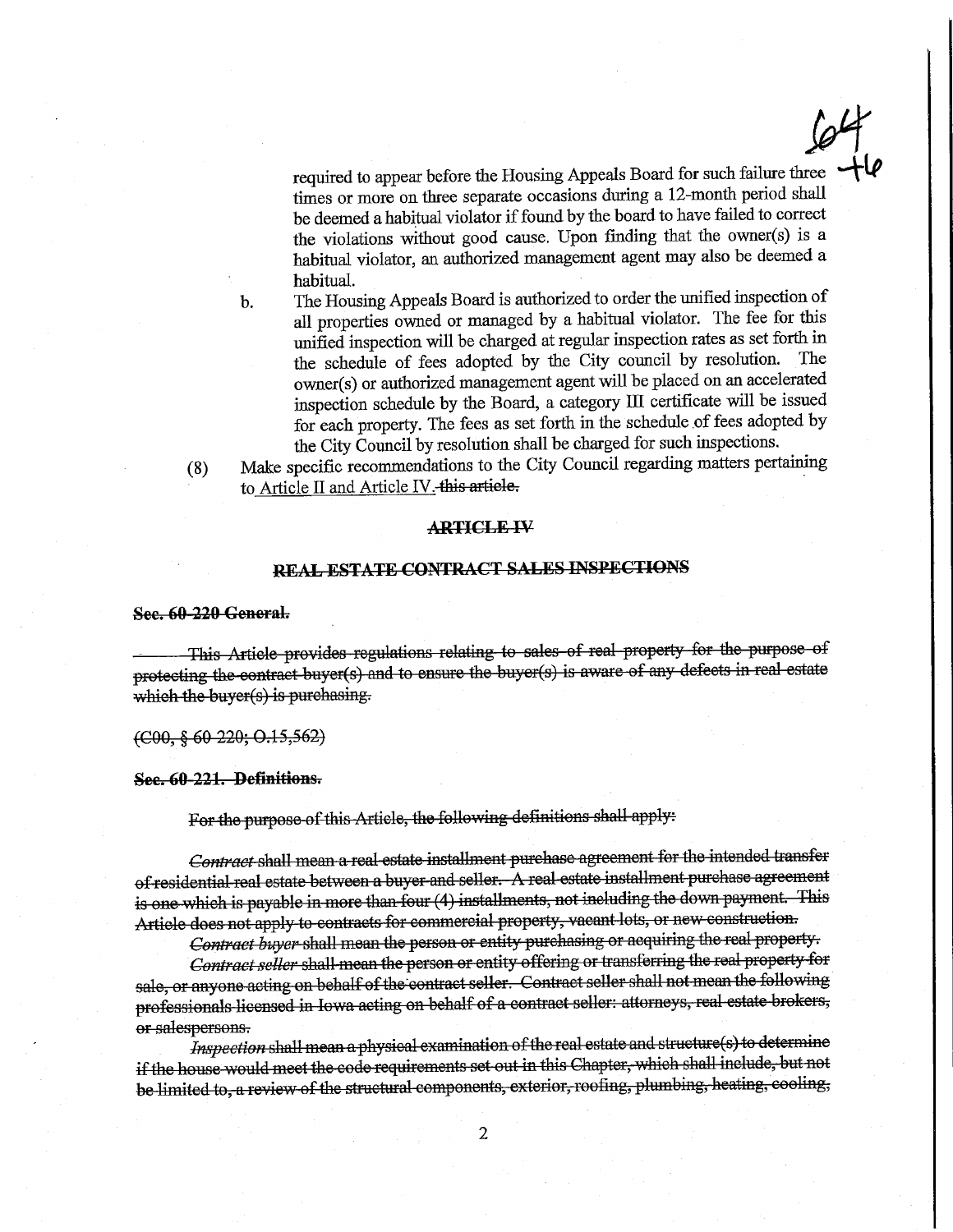electrical, inoulation and ventilation, interior, fireplace, and solid fuel burning appliances of the  $69$ real estate.

Inspection report shall mean a report in a form approved by the Administrator and prepared by an inspector to describe an inspection.

Inspector shall mean the individual who performs the examination of the real estate.

Person shall mean an individual, a corporation, a limited liability company, a government or governmental subdivision or agency, a business trust, an estate, a tmst, a partnership or an association, or any other legal entity.

Transfer shall mean the conveyance by sale, exchange, contract, or by any other method by which an interest in real property is conveyed. For the purpoos of this Chapter, transfer shall not mean the conveyance of real estate interests as detailed under Iowa Code Section 558A.1 (4)(a,  $b, c, d, e, f, g, and h$ .

#### See. 60 222. Inspector certification.

- (a) All inspectors who perform the inspections of real estate pursuant to a contract shall be a full or regular member in good standing of an eligible professional association for home inspectors. An eligible professional association must have the following attributes:
	- ^-) —Not for profit status;
	- ^3)—Standards for Practice for its members;
	- (3) Code of Ethics for its members;
	- (4) Requires examinations for membership;
	- (5) Requires annual continuing education.
- {b)—No real estate inspector shall be employed by an entity that is owned by a contract seller or its affiliate. The term affiliate means a parent, brother, or sister entity (meaning its parent entity has an ownership interest in each entity or shares a common manager), or a subsidiary entity or any other entity in which the contract seller, its parent, brother, sister or subsidiary entity owns five percent or more of such entity.
- ^e)—Members of professional asBociations who are eligible to perform, inspections under this Chapter shall first obtain approval under the above standards. The Administrator shall have sole discretion to approve or deny the application
- (d) —— The Administrator shall maintain a current list of contract sales inspectors in good standing;

#### See. 60 223. Disqualification.

- (a) The Administrator shall have sole discretion to suspend or revoke a contract sales inspector's certification based upon any of the following:
	- (1) Malfeasance;
	- (2) Neglect of duty;
	-
	- (3) Incapacity;<br>(4) Disqualifie Disqualification, suspension, or debarment from any activity related to the construction or real estate industry by an agency of any government;
	- (5) Offering or giving gifts or gratuities to employees of the city in violation of state y
	- (6)—Failure to comply with the requirements of this division.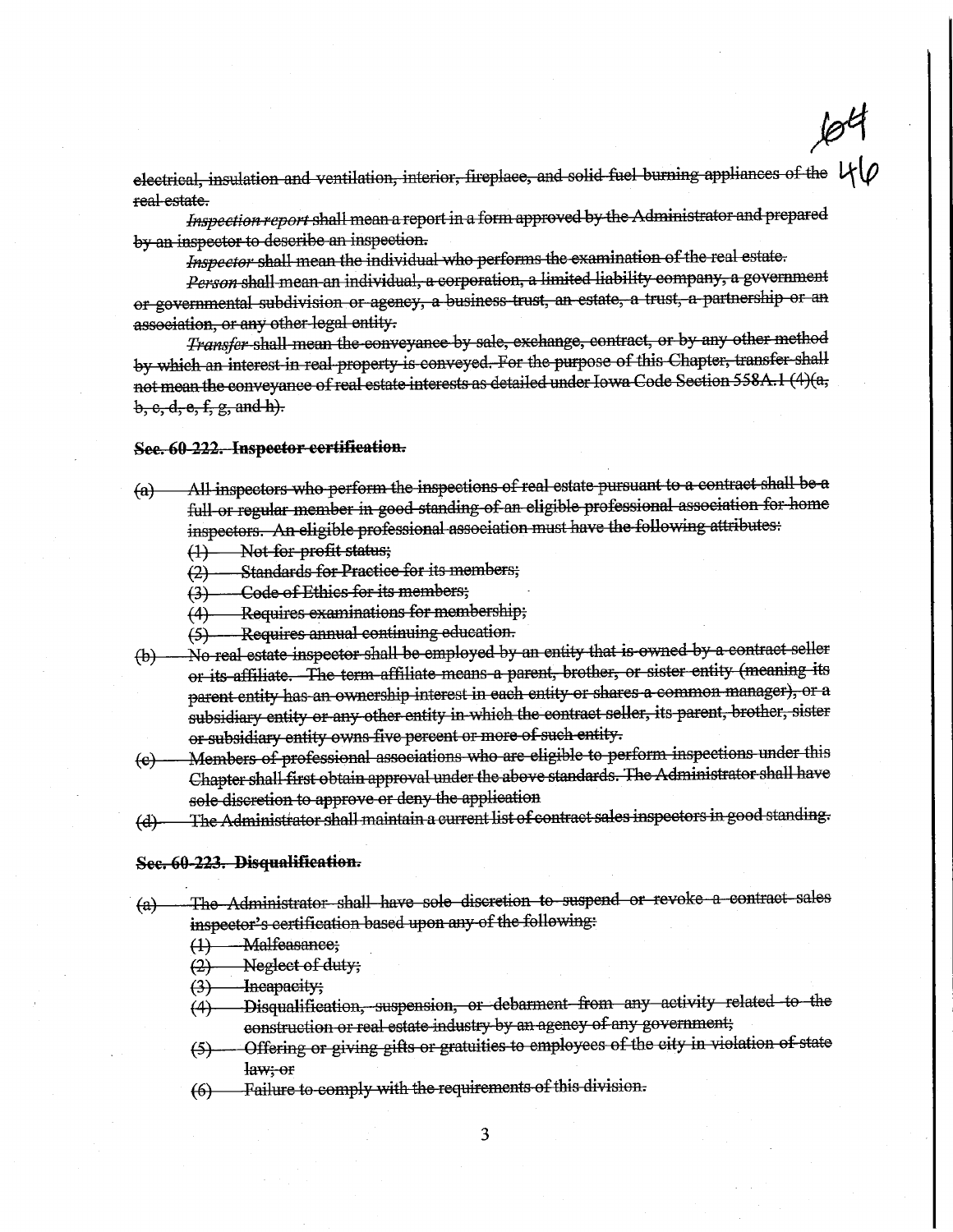$\varphi^{\bm{\iota}}$ 

- (b)—If the Administrator determines that cause exists to disqualify a contract sales inspector from performing inspections pursuant to this Article for any of the reasons set forth in the previous subsection, then:
	- $(1)$  The Administrator shall notify the affected contract sales inspector of:
		- a; according the reasons supporting disqualification; and b. and intervalsion and here in the proposed period for disqualification.
		-
		- b. the proposed period for disqualification.<br>Notice shall be sent to inspector by certified mail, return receipt requested. ^3)—Notice shall be sent to inspector by certified mail, return receipt requested.
	- $\mathcal{G}_1$  The contract sales inspector may file an appear to or the determination as set out m Chapter 3 of the Municipal Code.

See. 60 221. Procedures; Fees.

- (a)— A person seeking to transfer real property by contract, or a broker, salesperson or agent acting on behalf of such person, shall obtain or update an inspection of the subject real estate not more than sixty (60) days prior to the execution of the contract.
- (b)—The inspector shall prepare an inspection report of the physical examination of the real estate setting out violations of Article I of this Chapter and remedial action.

 $(e)$  — The inspection report shall also include written certification that the inspector is a member<br>of good standing in an eligible professional association. <u>f good standing in an eligible professional association.</u>

- $\text{d}$ ) The inspection report shall be delivered to and received by the contract buyer at least  $\text{d}$ fourteen (14) days prior to the execution of the contract. The inspection report shall be delivered to the contract buyer by personal service, notarized acceptance of service, certified mail or by registered mail wifh return receipt.
- (e)—Proof of delivery of the mopection report to the contract buyer, the contract inspootion report, and a filing fee in the amount set in the schedule of fees adopted by the City Council by resolution shall be filed with the Administrator at least (fourteen) 14-days prior to the execution of the contract-.
- $f$ ) Subsequent mspection. reports and updates for the same property may be filed by the same property may be filed by the same contract seller without an additional filing fee within one (1) year of the original inspection report.
- $(g)$ —Within seven (7) days following execution of the contract, the contract seller shall file with the Administrator recorded copies of instruments transferring the real estate.
- (h)—The city shall have the right to inspect and re inspect any property for which an inspection is required under this article. All persons with ownership or authorized management interests in the property shall allow inspection or re inspection upon reasonable notice by the city.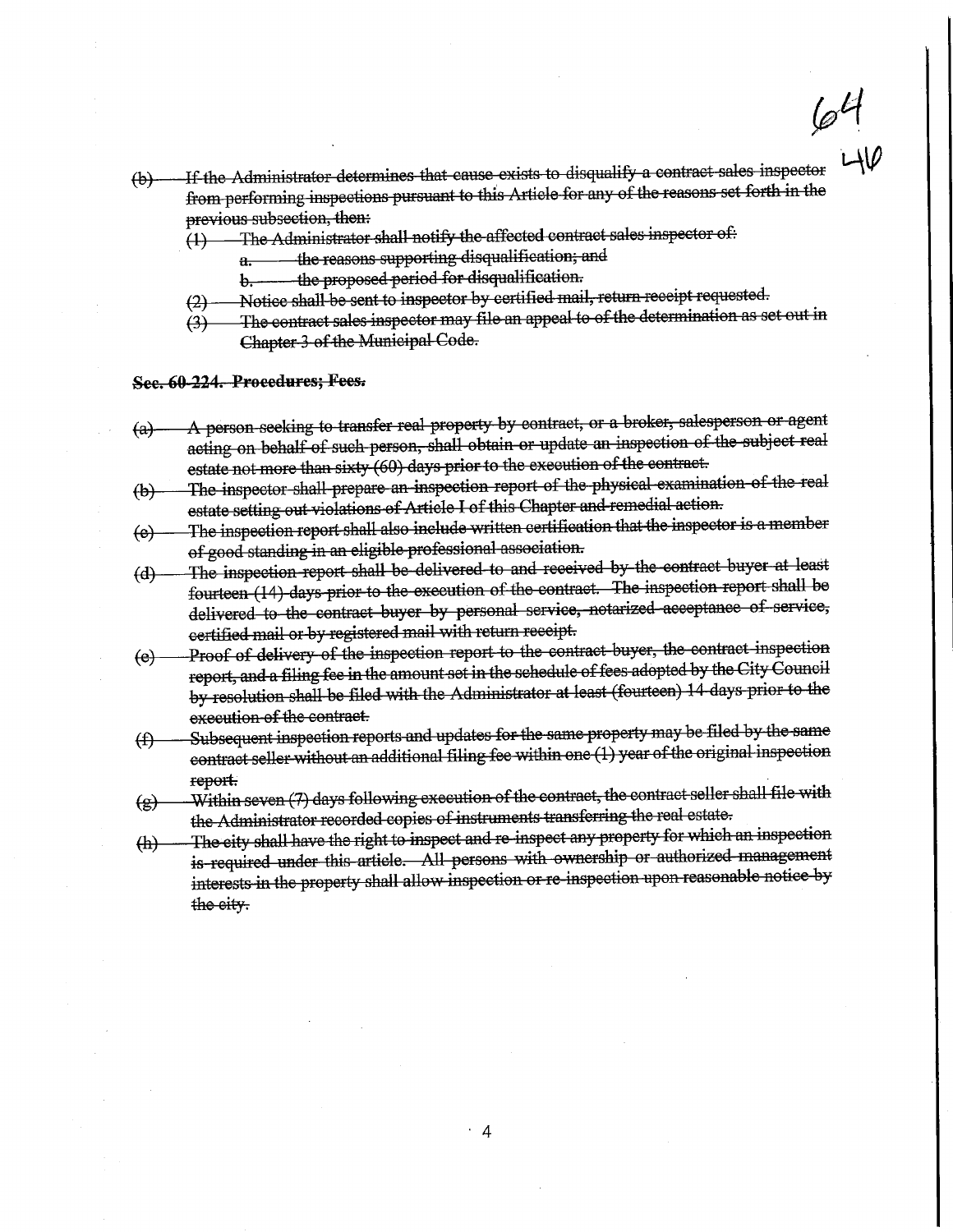$\mathscr{C}$ w

#### ARTICLE IV

# REAL ESTATE CONTRACT SALES INSPECTIONS

#### Sec. 60-220. General.

This Article provides regulations relating to sales of real property and mobile homes for the purpose of protecting the contract buyer(s) and to ensure correction of any violations of this Chapter and any defects in the real estate which the buyer(s) is purchasing.

#### Sec. 60-221. Defmitions.

For the purpose of this Article, the following definitions shall apply; otherwise, definitions in Section 60-19 shall apply:

Authorized management agent means any person appointed by the owner(s) who has charge, care, or control of a structure or premises which is being sold on contract. Such person shall be authorized to accept service of communications from the City of Des Moines.

Contract shall mean a real estate installment purchase agreement for the intended transfer of residential real property and mobile homes between a buyer and seller.

Contract buyer shall mean the person or entity purchasing or acquiring the residential real property or mobile home.

Contract seller shall mean the person or entity offering or transferring the residential real property for sale, or anyone acting on behalf of the contract seller.

Inspection shall mean a physical examination of the real estate, structure(s), and mobile homes to determine if the real estate, structures, and mobile homes meet the code requirements set out in this Chapter, which shall include, but not be limited to, a review of the accessory structures, structural components, exterior, roofing, plumbing, heating, cooling, electrical, insulation and ventilation, interior, fireplace, and solid fuel burning appliances of the real estate.

Person shall mean an individual, a corporation, a limited liability company, a government or governmental subdivision or agency, a business trust, an estate, a trust, a partnership or an association, or any other legal entity.

Transfer shall mean the conveyance by sale, exchange, contract, or by any other method by which an interest in real property is conveyed. For the purpose of this Chapter, transfer shall not mean the conveyance of real estate interests as detailed under Iowa Code Section 558A.1 (4).

Real estate installment purchase agreement means an agreement which is payable in installments, not including the down payment. This Article does not apply to contracts for commercial property, vacant lots, or new construction within one year of the issuance of a Certificate of Occupancy.

#### Sec. 60-222. Procedures; Fees.

(a) A person seeking to transfer real property by contract, or a broker, salesperson or agent acting on behalf of such person, shall obtain or update an inspection of the subiect real estate not more than thirty (30) days prior to the execution of the contract.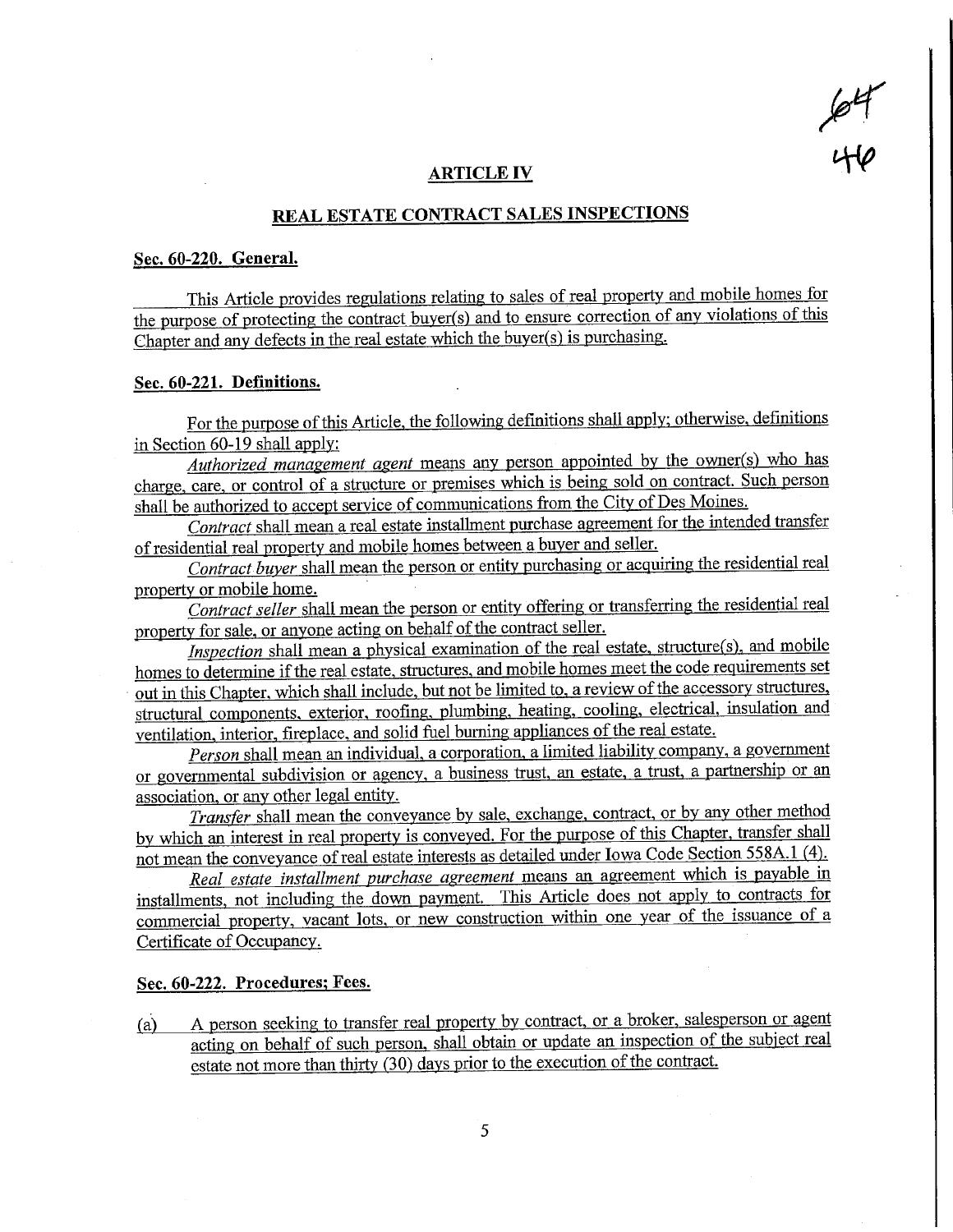$f(1)$  At least thirty (30) days prior the execution of a contract the owner shall apply to the Division for inspection of the structure(s). the Division for inspection of the structure(s).

 $\frac{\rho}{\mu}$ 

 $\mathbf{L}$ 

- f2) The owner(s) of the property shall be required to sign and return the application.
- $\overline{(3)}$  It is the responsibility of the owner(s) or authorized management agent to contact the Division to set the date and time of all inspections,
- (b) A filing fee in the amount set in the schedule of fees adopted by the City Council by resolution shall be filed with the Administrator at least fourteen (14) days prior to the execution of the contract.
- ${c}$  ... Within seven (7) days following execution of the contract, the contract seller shall provide recorded copies of instruments transferring the real estate to the Administrator,

# Sec. 60-223. Inspection, Notice of Violation and Method of Service

- (a) The Administrator shall inspect the primary dwelling unit(s), mobile home, accessory structure(s) and premise. <u>tructure(s) and premise.</u>
- $\frac{1}{2}$  If the Administrator determines that the structure(s) and/or premises are being maintained in violation of this Chapter, the Administrator shall give notice of the violation(s) to the  $\frac{1}{2}$  owner(s) or authorized management agent of the premises. Such notice shall:<br>(1) Be in writing;
	- Be in writing;
	- (2) Include a description of the real estate sufficient for identification;
	- $\overline{(3)}$  State that any health, safety, and maintenance violation(s) must be corrected within thirty  $(30)$  days from receipt of this notice;
	- (4) Advise that if a violation(s) still exists upon re-inspection, the Administrator will refer the owner(s) or authorized management agent to the Housing Appeals Board:
	- $(5)$  Advise that upon failure of the owner(s) or authorized management agent to arrange for a re-inspection within thirty (30) days from receipt of the notice, it will be presumed the violation(s) has not been abated and the Administrator will refer the owner(s) or authorized management agent to the Housing Appeals Board;
	- (6) Be mailed to the owner(s) of the premises or the authorized management agent designated by the application filed with the Division;
	- (7} Advise of the right to file an appeal of a violation set out in the notice of violation and the amount of the appeal fee; and
	- $f(8)$  Include a statement of the right of the Division to collect unpaid costs by personal judgment, collection, or assessment to be collected as a property tax.

### Sec. 60-224. Compliance Reauired.

An owner shall abate all violations of this Chapter and bring the property into compliance prior to transferring property on contract, unless the owner or authorized management agent and contract buyer enters into a renovation agreement. If the owner(s) does not abate the violations or enter into a renovation agreement, then the property will be referred to the Housing Appeals Board as set out in this Chapter.